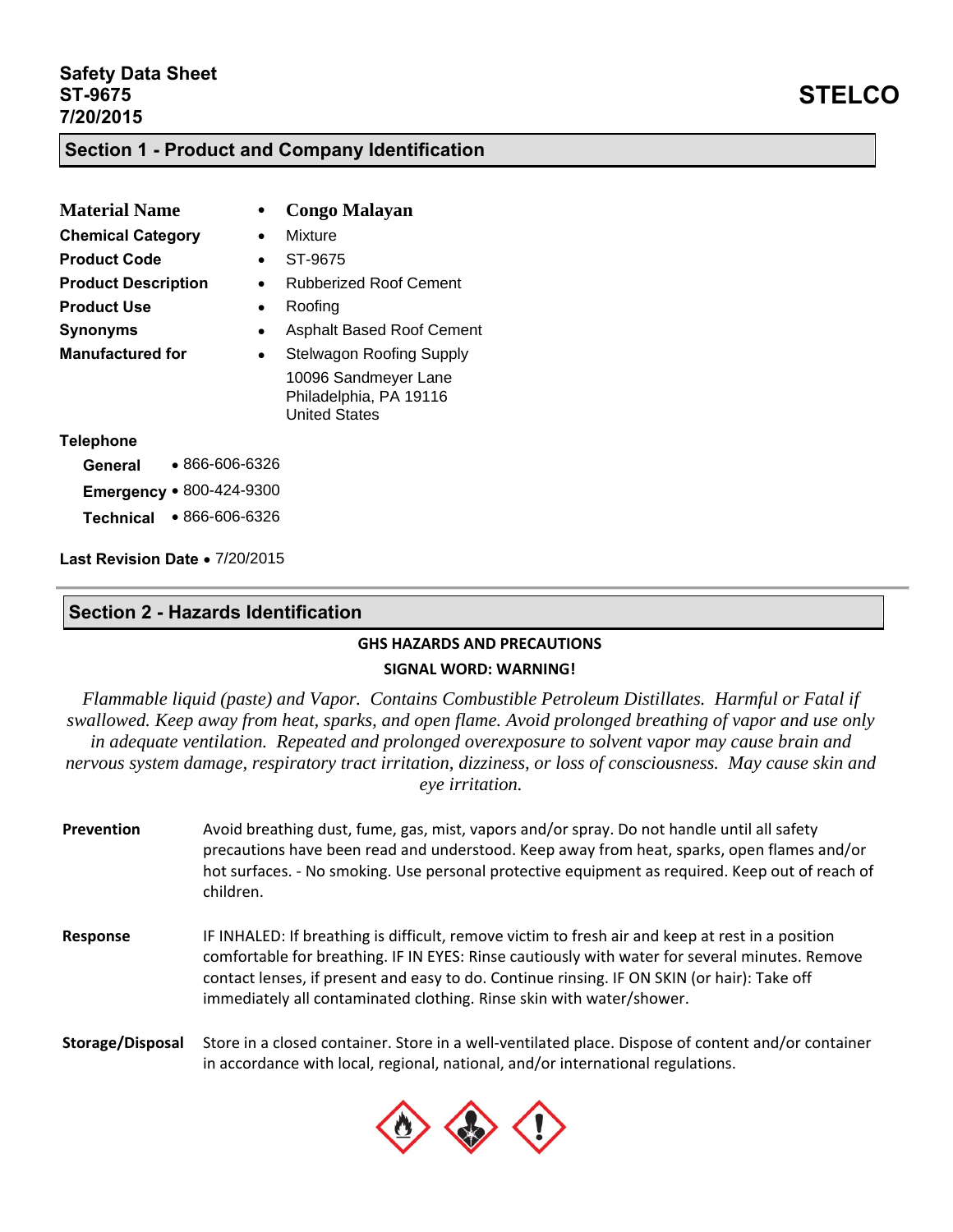| <b>Physical Form</b>            | • Liquid                                                                                                                                                                                                                       |
|---------------------------------|--------------------------------------------------------------------------------------------------------------------------------------------------------------------------------------------------------------------------------|
| Color                           | $\bullet$ Black                                                                                                                                                                                                                |
| Odor                            | • Mild Hydrocarbon.                                                                                                                                                                                                            |
| <b>Flash Point</b>              | $\bullet$ 105°F(40.6°C) CC (Closed Cup)                                                                                                                                                                                        |
| <b>UEL</b>                      | $• 6\%$                                                                                                                                                                                                                        |
| <b>LEL</b>                      | $\bullet$ 0.9%                                                                                                                                                                                                                 |
| OSHA(HCS2012)                   | • Flammable Liquids - Category 3, Specific Target Organ Toxicity Repeated Exposure - Category<br>2, Skin Corrosion/Irritation - Category 2, Serious Eye Damage, Eye Irritation - Category 2A,<br>Carcinogenicity - Category 1A |
| <b>WHMIS</b>                    | • Combustible Liquids - B3, Other Toxic Effects - D2A, Other Toxic Effects - D2B                                                                                                                                               |
| <b>GHS</b>                      | • Flammable Liquids - Category 3, Specific Target Organ Toxicity Repeated Exposure - Category<br>2, Skin Corrosion/Irritation - Category 2, Serious Eye Damage, Eye Irritation - Category 2A,<br>Carcinogenicity - Category 1A |
| <b>Potential Health Effects</b> |                                                                                                                                                                                                                                |
| <b>Inhalation</b>               |                                                                                                                                                                                                                                |
| <b>Acute</b><br>(Immediate)     | • May cause irritation. Excessive breathing of high vapor concentration can cause possible<br>unconsciousness and even asphyxiation.                                                                                           |
| <b>Chronic</b><br>(Delayed)     | • Refer to other information found in Section 11-Toxicology.                                                                                                                                                                   |
| <b>Skin</b>                     |                                                                                                                                                                                                                                |
|                                 | Acute (Immediate) . May cause irritation.                                                                                                                                                                                      |
|                                 | Chronic (Delayed) • Repeated and prolonged exposure may cause dermatitis.                                                                                                                                                      |
| Eye                             | Acute (Immediate) . May cause irritation.                                                                                                                                                                                      |
|                                 | Chronic (Delayed) • Repeated and prolonged exposure may cause irritation.                                                                                                                                                      |
| Ingestion                       |                                                                                                                                                                                                                                |
|                                 | Acute (Immediate) . May be harmful or fatal if swallowed.                                                                                                                                                                      |
|                                 | Chronic (Delayed) • Repeated and prolonged exposure may be harmful.                                                                                                                                                            |
|                                 | Carcinogenic Let This product or one of its ingredients present at 0.1% or more is listed as a carcinogen by                                                                                                                   |

| Carcinogenic   | • This product or one of its ingredients present at 0.1% or more is listed as a carcinogen by |
|----------------|-----------------------------------------------------------------------------------------------|
| <b>Effects</b> | NTP, IARC or OSHA. See Section 11 - Toxicological Information for more details.               |

| <b>Carcinogenic Effects</b> |            |                              |                            |
|-----------------------------|------------|------------------------------|----------------------------|
|                             | <b>CAS</b> | <b>IARC</b>                  | <b>NTP</b>                 |
| Asphalt                     | 8052-42-4  | Group 2B-Possible Carcinogen | <b>Under Consideration</b> |
|                             |            | Group 3-Not Classifiable     |                            |

# **Section 3 - Composition/Information on Ingredients**

| <b>Hazardous Components</b> |                                                                       |               |                                                                                                      |                                                                                                                |
|-----------------------------|-----------------------------------------------------------------------|---------------|------------------------------------------------------------------------------------------------------|----------------------------------------------------------------------------------------------------------------|
| <b>Chemical Name</b>        | <b>Identifiers</b>                                                    | %(weight)     | <b>LD50/LC50</b>                                                                                     | <b>Classifications According to</b><br><b>Regulation/Directive</b>                                             |
| Asphalt                     | CAS:8052-42-4<br><b>UN:NA1999</b><br><b>EINECS:232-490-9</b>          | 40% TO<br>60% | Ingestion/Oral-Rat LD50<br>$\cdot$ >5000 mg/kg<br>Inhalation-Rat LC50 .<br>$>94.4$ mg/m <sup>3</sup> | <b>WHMIS: Other Toxic Effects - D2A</b><br><b>UN GHS:</b> Carc. 2; Eye Irrit. 2A; Skin Irrit. 2<br>EU DSD/DPD: |
| <b>Mineral Spirits</b>      | CAS:8052-41-3<br><b>EC Number:232-489-</b><br><b>EINECS:232-489-3</b> | 15% TO<br>30% |                                                                                                      | EU DSD/DPD: Carc.Cat.2; R45 Muta.Cat.2;<br>R46 Xn; R65                                                         |
| <b>Fullers Earth</b>        | CAS:8031-18-3                                                         | 5% TO         |                                                                                                      | <b>UN GHS:</b> Eye Irrit. 2A: STOT RE 2                                                                        |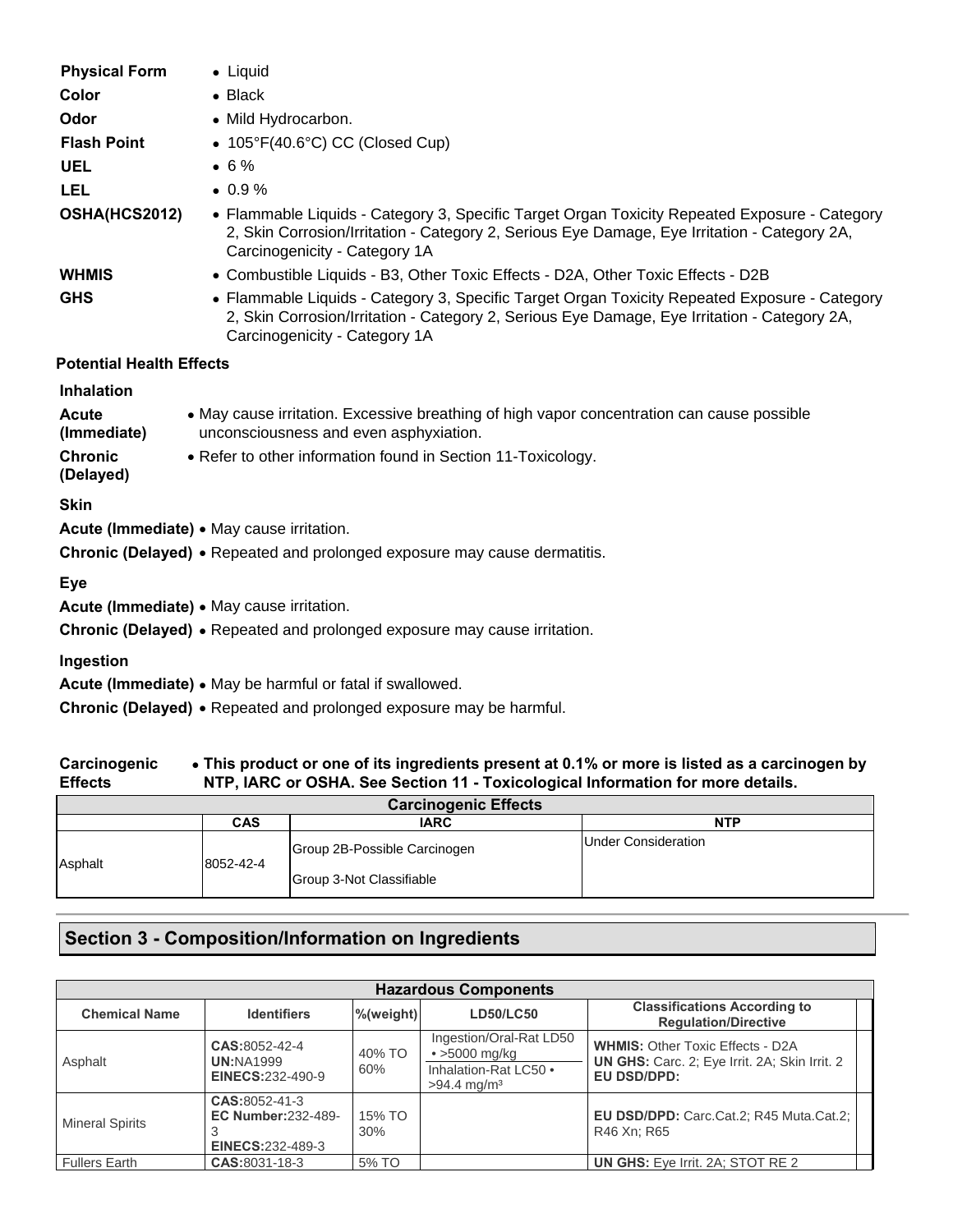|                              |                                                                                                   | 15%                |                                                                                                                                                | EU DSD/DPD: Irritant(Xi); R36/37                                                                                                                                                                                       |
|------------------------------|---------------------------------------------------------------------------------------------------|--------------------|------------------------------------------------------------------------------------------------------------------------------------------------|------------------------------------------------------------------------------------------------------------------------------------------------------------------------------------------------------------------------|
| Cellulose                    | CAS:9004-34-6<br><b>EINECS:232-674-9</b>                                                          | 6% TO<br>10%       | Ingestion/Oral-Rat LD50<br>$\bullet$ >5 g/kg<br>Inhalation-Rat LC50 •<br>$>5800$ mg/m <sup>3</sup> 4 Hour(s)<br>Skin-Rabbit LD50 • >2<br>g/kg  | <b>WHMIS: Other Toxic Effects - D2B</b><br>UN GHS: Eye Irrit. 2A; Skin Irrit. 2<br>EU DSD/DPD:                                                                                                                         |
| Styrene/Butadiene<br>Polymer | <b>Mixture</b>                                                                                    | 1% TO<br>10%       |                                                                                                                                                |                                                                                                                                                                                                                        |
| Quartz                       | CAS:14808-60-7<br><b>EC Number:238-878-</b><br>4<br><b>EINECS:238-878-4</b>                       | 1% TO<br>2%        |                                                                                                                                                | <b>UN GHS: Carc. 1A: STOT RE 1</b><br>EU DSD/DPD: Carcinogen 1(Carc.Cat.1);<br>R49                                                                                                                                     |
| $1,2,4-$<br>Trimethylbenzene | $CAS:95-63-6$<br><b>EC Number: 202-436-</b><br>9<br><b>EINECS:202-436-9</b>                       | $0.5\%$ TO<br>1.5% | Ingestion/Oral-Rat LD50<br>• 5 g/kg<br>Inhalation-Rat LC50 •<br>18000 mg/m <sup>3</sup> 4 Hour(s)<br>Ingestion/Oral-Mouse<br>LD50 · 6900 mg/kg | <b>UN GHS:</b> Acute Tox. 4 (Inhalation); Aquatic<br>Chronic 2; Flam. Liq. 3; Eye Irrit. 2A; Skin<br>Irrit. 2; STOT RE 2; STOT SE 2<br><b>EU DSD/DPD: R10Xn: R20Xi: R36/37/38N:</b><br>R <sub>51</sub> R <sub>53</sub> |
| Benzene, 1,3,5-<br>trimethyl | <b>CAS: 108-67-8</b><br><b>EC Number: 203-604-</b><br><b>UN:UN2325</b><br><b>EINECS:203-604-4</b> | $0.5\%$ TO<br>1.5% |                                                                                                                                                | <b>EU DSD/DPD: R10 Xi; R37 N; R51 R53</b>                                                                                                                                                                              |

#### **This product is an encapsulated mixture which reduces the likelihood of exposure to hazardous particulates. Airborne exposures to hazardous dusts or mists may be generated by spraying, sanding or grinding.**

|             | See Section 11 for Toxicological Information.                                                                                                                                               |
|-------------|---------------------------------------------------------------------------------------------------------------------------------------------------------------------------------------------|
|             | <b>Section 4 - First Aid Measures</b>                                                                                                                                                       |
|             | Inhalation • IF INHALED: Remove victim to fresh air and keep at rest in a position comfortable for breathing. If breathing<br>is difficult, give oxygen. Get medical attention immediately. |
| <b>Skin</b> | • IF ON SKIN: Wash with plenty of soap and water. If skin irritation occurs: Get medical advice/attention. Take<br>off contaminated clothing and wash before reuse.                         |

- **Eye IF IN EYES: Rinse cautiously with water for several minutes. Remove contact lenses, if present and easy to** do. Continue rinsing. If eye irritation persists: Get medical advice/attention.
- Ingestion . Call a physician or poison control center immediately. If swallowed, do not induce vomiting: seek medical advice immediately and show this container or label. Never give anything by mouth to an unconscious person.

See Section 2 for Potential Health Effects.

## **Section 5 - Fire Fighting Measures**

| <b>Extinguishing Media</b>                     | $\bullet$ | Use CO2, dry chemical, or foam.                                                                                                                                                                                                                                                                                                                                                                                                                                       |
|------------------------------------------------|-----------|-----------------------------------------------------------------------------------------------------------------------------------------------------------------------------------------------------------------------------------------------------------------------------------------------------------------------------------------------------------------------------------------------------------------------------------------------------------------------|
| Unsuitable Extinguishing •<br>Media            |           | Do not use direct stream of water.                                                                                                                                                                                                                                                                                                                                                                                                                                    |
| <b>Firefighting Procedures</b>                 |           | Fight advanced or massive fires from safe distance or protected location. Avoid water in<br>a straight hose stream as the stream will cause splatter and spread fire. If product is<br>heated above its flash point it will produce vapors sufficient to support combustion.<br>Vapors are heavier than air and may travel along the ground and can be ignited by<br>heat, pilot lights, other flames and ignition sources at locations near the point of<br>release. |
| Unusual Fire and<br><b>Explosion Hazards</b>   | $\bullet$ | Combustible liquid. May release irritating or toxic gases, fumes, or vapors.                                                                                                                                                                                                                                                                                                                                                                                          |
| <b>Hazardous Combustion</b><br><b>Products</b> | $\bullet$ | Carbon monoxide, carbon dioxide, hydrocarbons.                                                                                                                                                                                                                                                                                                                                                                                                                        |
| <b>Protection of Firefighters •</b>            |           | Firefighters should wear self-contained breathing apparatus and full protective gear.                                                                                                                                                                                                                                                                                                                                                                                 |
| <b>Flash Point</b>                             | $\bullet$ | 105°F(40.6°C) CC (Closed Cup)                                                                                                                                                                                                                                                                                                                                                                                                                                         |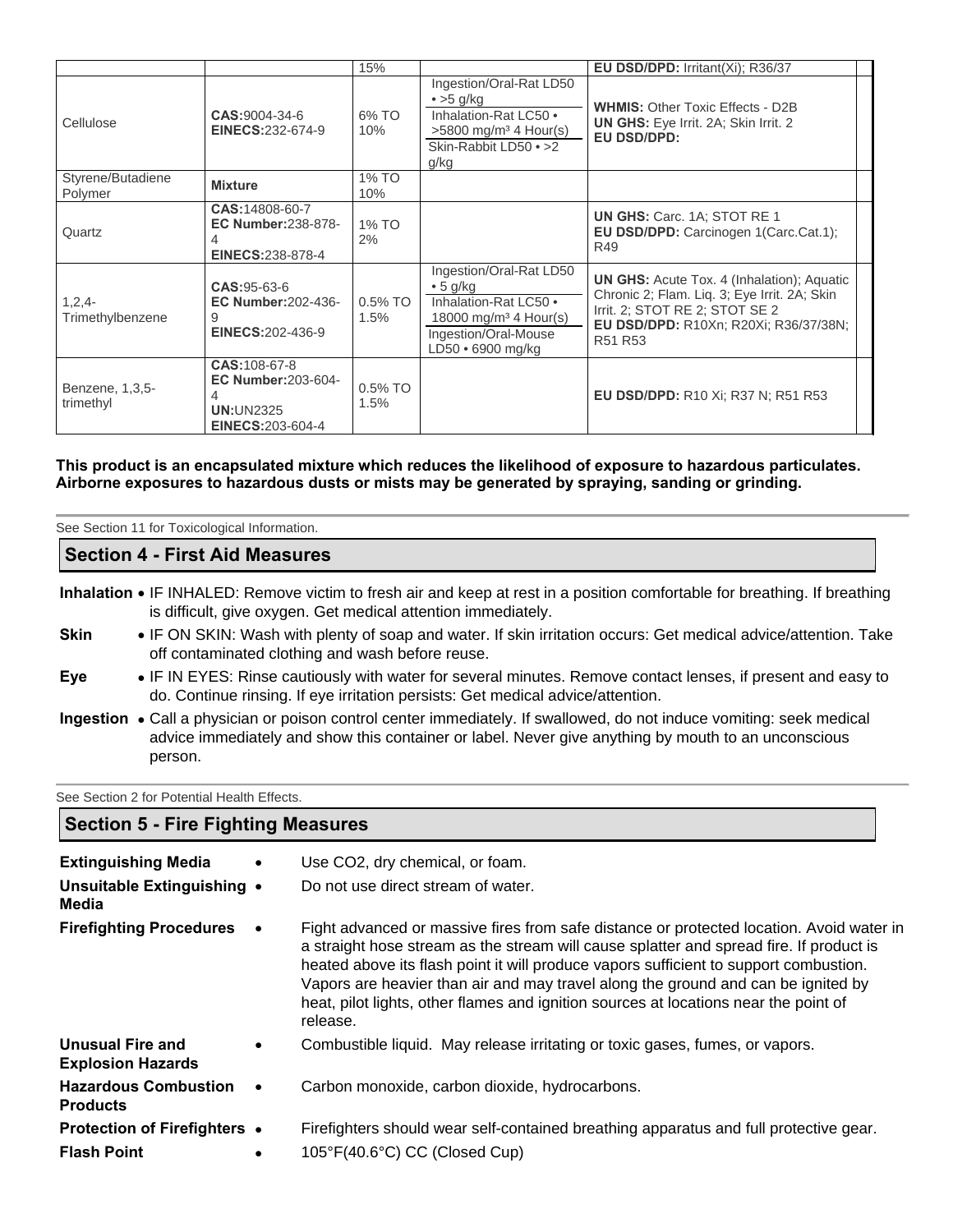| <b>Explosion Limits.</b>          |                   |
|-----------------------------------|-------------------|
| <b>Upper</b>                      | 6%                |
| Lower                             | $0.9\%$           |
| <b>Autoignition Temperature •</b> | No data available |

#### **Section 6 - Accidental Release Measures**

| <b>Personal Precautions</b>                | • Do not handle damaged containers or spilled material unless wearing appropriate protective<br>clothing. Stay upwind. Ventilate the area before entry. Protect building inlet air when working<br>around fresh air vents.                            |
|--------------------------------------------|-------------------------------------------------------------------------------------------------------------------------------------------------------------------------------------------------------------------------------------------------------|
| <b>Emergency Procedures</b>                | • ELIMINATE all ignition sources (no smoking, flares, sparks or flames in immediate area) Stop<br>leak if you can do it without risk. Isolate the area and contain the spilled material. Product is a<br>paste material which will have reduced flow. |
| <b>Environmental</b><br><b>Precautions</b> | • Prevent entry into waterways, sewers, basements or confined areas.                                                                                                                                                                                  |
| Containment/Clean-up<br><b>Measures</b>    | • Contain and/or absorb spill with inert material (e.g. sand, vermiculite), then place in suitable<br>container. Use appropriate Personal Protective Equipment (PPE)                                                                                  |
| <b>Prohibited Materials</b>                | • Avoid contact with strong oxidizing agents and acids.                                                                                                                                                                                               |

| <b>Section 7 - Handling and Storage</b>      |                                                                                                                                                                                          |  |
|----------------------------------------------|------------------------------------------------------------------------------------------------------------------------------------------------------------------------------------------|--|
| <b>Handling</b>                              | • KEEP OUT OF THE REACH OF CHILDREN! Keep away from heat, sparks, and flame – No<br>Smoking. Use only with adequate ventilation. Protect building air inlets when using this<br>product. |  |
| <b>Storage</b>                               | • Store in a well-ventilated place. Keep container tightly closed. No open flames, no sparks<br>and no smoking.                                                                          |  |
| <b>Special Packaging</b><br><b>Materials</b> | • No data available                                                                                                                                                                      |  |
| <b>Ignition Sources</b>                      | <b>Incompatible Materials or •</b> Avoid contact with strong oxidizing agents and acids.                                                                                                 |  |

## **Section 8 - Exposure Controls/Personal Protection**

#### **Personal Protective Equipment**

 $\bullet$ 

**Pictograms** 



- Respiratory In case of insufficient ventilation, wear suitable respiratory equipment. If listed exposure limits are expected to be exceeded, use approved respiratory protection suitable for the hazard. When used with adequate ventilation, a respirator is not normally required. If required, use a NIOSH-approved air purifying respirator with organic vapor cartridge or supplied air respirator.
- **Eye/Face**  Wear ANSI approved safety glasses with side shields or safety goggles.
- Hands Wear chemical protective gloves made of Nitrile or Neoprene.
- **Skin/Body** . Wear clothing that covers the skin to prevent skin exposure.

| <b>General Industrial Hygiene</b>       | • Avoid contact with skin, eyes or clothing. Wash thoroughly with soap and water after                                                                                                                                       |
|-----------------------------------------|------------------------------------------------------------------------------------------------------------------------------------------------------------------------------------------------------------------------------|
| <b>Considerations</b>                   | handling. Do not smoke, eat, or drink while using the product.                                                                                                                                                               |
| Engineering<br><b>Measures/Controls</b> | • Adequate ventilation systems as needed to control concentrations of airborne<br>contaminants below applicable threshold limit values. Use precaution to protect building<br>intake from fumes and vapors created outdoors. |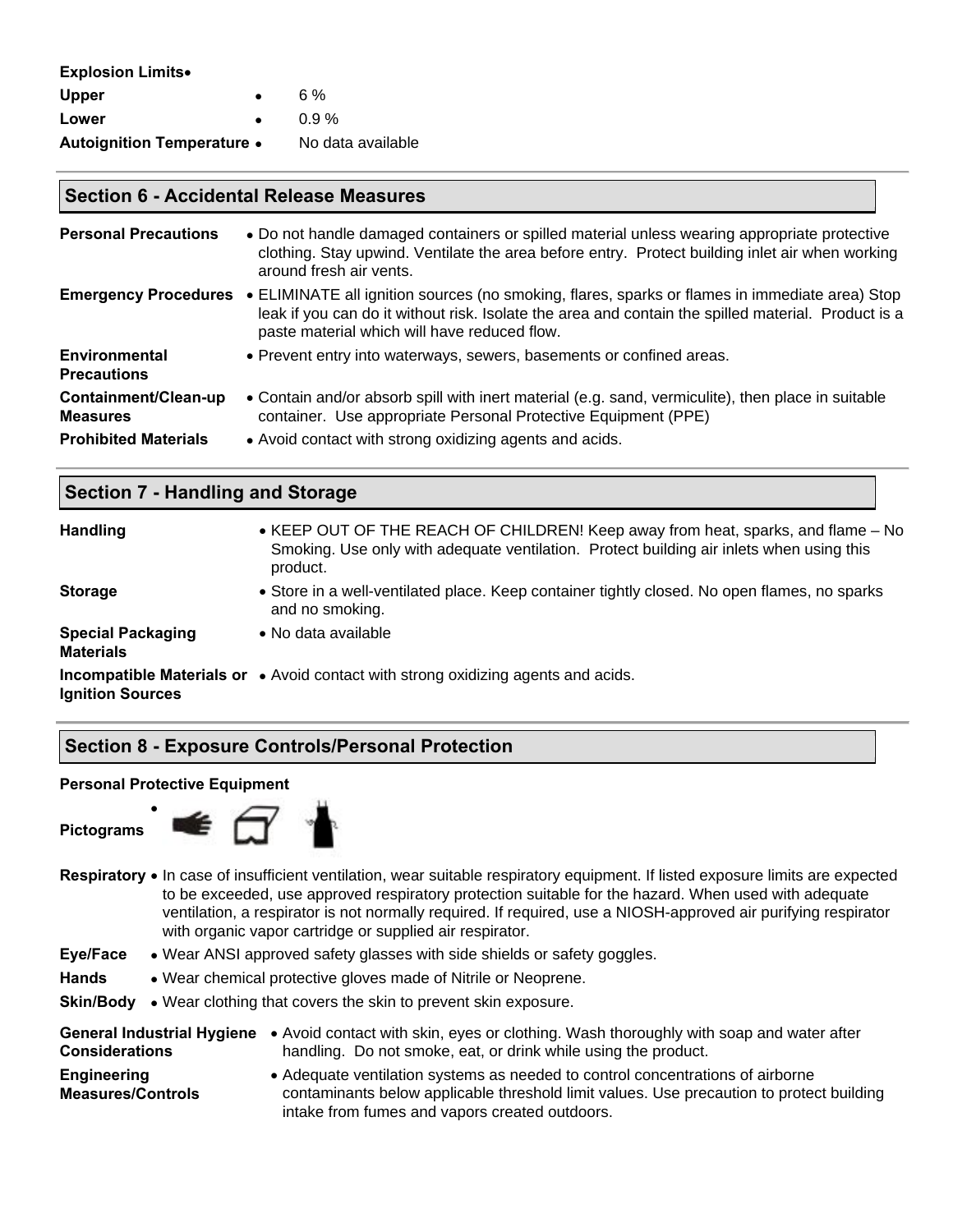|                                             | <b>Result</b> | <b>ACGIH</b>                                                                    | <b>Canada Ontario</b>                                                | <b>OSHA</b>                                                              | <b>United States - California</b>                                                                                                                                           |
|---------------------------------------------|---------------|---------------------------------------------------------------------------------|----------------------------------------------------------------------|--------------------------------------------------------------------------|-----------------------------------------------------------------------------------------------------------------------------------------------------------------------------|
| Quartz<br>$(14808 - 60 - 7)$                | <b>TWAs</b>   | 0.025 mg/m3 TWA<br>(respirable fraction)                                        | $0.10$ mg/m3 TWA<br>(designated substance<br>regulation, respirable) | Not established                                                          | $ 0.3 \text{ mg/m}$ PEL (total dust); 0.1 mg/m $3$ PEL<br>(respirable dust)                                                                                                 |
| Cellulose<br>$(9004 - 34 - 6)$              | <b>TWAs</b>   | 10 mg/m3 TWA                                                                    | 10 mg/m3 TWA                                                         | 15 mg/m3 TWA<br>(total dust); 5<br>mg/m3 TWA<br>(respirable<br>fraction) | 5 mg/m3 PEL (respirable fraction, listed under<br>Particulates not otherwise regulated); 10 mg/m3<br>PEL (total dust, listed under Particulates not<br>otherwise regulated) |
| <b>Mineral Spirits</b><br>$(8052 - 41 - 3)$ | <b>TWAs</b>   | 100 ppm TWA                                                                     | 525 mg/m3 TWA<br>(140°C Flash aliphatic<br>solvent)                  | 500 ppm TWA;<br>2900 mg/m3 TWA                                           | 100 ppm PEL; 525 mg/m3 PEL                                                                                                                                                  |
| Asphalt<br>$(8052 - 42 - 4)$                | <b>TWAs</b>   | $0.5$ mg/m3 TWA<br>(fume, inhalable<br>fraction, as benzene<br>soluble aerosol) | 0.5 mg/m3 TWA (fume,<br>inhalable, as Benzene-<br>soluble aerosol)   | INot established                                                         | 5 mg/m3 PEL (fume)                                                                                                                                                          |

# **Exposure Control Notations**

#### **ACGIH**

•Kaolin (1332-58-7): **Carcinogens:** (A4 - Not Classifiable as a Human Carcinogen)

•Asphalt (8052-42-4): **Carcinogens:** (A4 - Not Classifiable as a Human Carcinogen (fume, coal tar-free))

•Quartz (14808-60-7): **Carcinogens:** (A2 - Suspected Human Carcinogen)

#### **Key to abbreviations**

PEL = Permissible Exposure Level determined by the Occupational Safety and Health Administration (OSHA)

# **Section 9 - Physical and Chemical Properties**

| <b>Material Description</b> |                                     |                                                   |                          |
|-----------------------------|-------------------------------------|---------------------------------------------------|--------------------------|
| <b>Physical Form</b>        | Liquid                              | <b>Appearance/Description</b>                     | Thick black semi-liquid. |
| <b>Color</b>                | <b>Black</b>                        | Odor                                              | Mild Hydrocarbon.        |
|                             |                                     | <b>Physical and Chemical</b><br><b>Properties</b> | Semi-liquid              |
| <b>General Properties</b>   |                                     |                                                   |                          |
| <b>Boiling Point</b>        | 310 to 400° F(154.4 to 204.4° C)    | Specific Gravity/Relative Density 1.03 Water=1    |                          |
| <b>Density</b>              | $~5$ lbs/gal                        |                                                   |                          |
| <b>Volatility</b>           |                                     |                                                   |                          |
| <b>Vapor Pressure</b>       | 2 mmHg (torr) @ 68 F(20 C)          | <b>Vapor Density</b>                              | $Air=1$                  |
| VOC (Vol.)                  | $< 250$ g/L                         |                                                   |                          |
| Flammability                |                                     |                                                   |                          |
| <b>Flash Point</b>          | 105 F(40.5556 C) CC (Closed<br>Cup) | <b>UEL</b>                                        | 6%                       |
| <b>LEL</b>                  | $.9\%$                              |                                                   |                          |

#### **Section 10 - Stability and Reactivity**

- **Stability Stable under normal temperatures and pressures.**
- 
- Hazardous Polymerization <br> **Mazardous Polymerization**<br> **Mazardous Polymerization**<br> **Mazardous Polymerization**
- **Conditions to Avoid Avoid contact with strong oxidizing agents and flame.**
- 
- 
- **Incompatible Materials Strong oxidizers.**

Hazardous Decomposition Products . Carbon monoxide, carbon dioxide and hydrocarbons.

## **Section 11 - Toxicological Information**

| <b>Component Name</b>                     | <b>CAS</b>    | Data                                                                      |
|-------------------------------------------|---------------|---------------------------------------------------------------------------|
| Asphalt (40% TO 60%)                      | 8052-42-4     | <b>Acute Toxicity:</b> orl-rat LD50:>5000 mg/kg; ihl-rat LC50:>94.4 mg/m3 |
| Cellulose (6% TO 10%)                     |               | $ 9004-34-6 $ <b>Acute Toxicity:</b> orl-rat LD50:>5 gm/kg                |
| $(1,2,4$ -Trimethylbenzene (0.5% TO 1.5%) | $95 - 63 - 6$ | <b>Acute Toxicity:</b> orl-rat LD50:5 gm/kg; ihl-rat LC50:18000 mg/m3/4H  |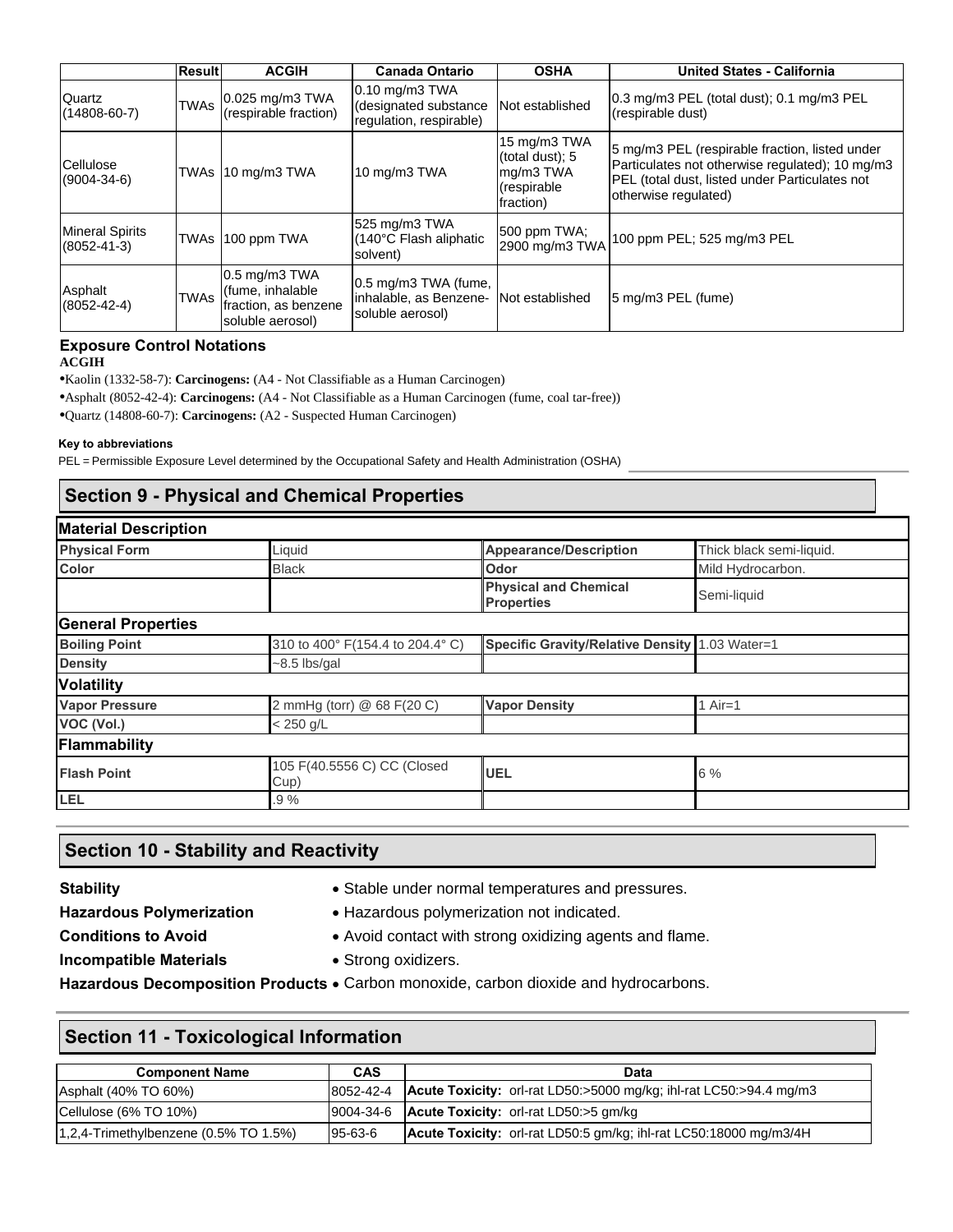**Other Component Information** 

 IARC has concluded that the following chemicals in this product are carcinogenic to humans (Group 1): silica, quartz. ACGIH has designated the following chemicals in this product as suspected human carcinogens (A2): silica, quartz. NTP has listed the following chemicals in this product as known human carcinogens: silica, quartz. Risk of cancer depends on duration and level of exposure to this product as a dust or aerosol mist. This product contains petroleum asphalt. Petroleum asphalt is not listed as a carcinogen by OSHA or NTP. The National Institute of Occupational Safety and Health (NIOSH), has concluded that at higher temperatures roofing asphalt fumes are a potential occupational carcinogen. If this product is heated or comes in contact with heated material, avoid breathing fumes. This product may contain small amounts of polycyclic aromatic hydrocarbons (PAH's) which are recognized carcinogens in humans and experimental animals. Mouse skin painting studies of roofing asphalt vapor concentrate have shown evidence of tumor formation associated with localized skin irritation. Inhalation studies of high airborne concentrations of asphalt/bitumen fumes in rats and mice produced bronchitis, pneumonitis, and lung changes such as fibrosis and cell damage.

# **Section 12 - Ecological Information**

| <b>Ecological Fate</b>                                | • No data available. |
|-------------------------------------------------------|----------------------|
| Persistence/Degradability . No data available.        |                      |
| <b>Bioaccumulation Potential • No data available.</b> |                      |
| <b>Mobility in Soil</b>                               | • No data available. |

## **Section 13 - Disposal Considerations**

**Product** • Dispose of content and/or container in accordance with local, regional, national, and/or international regulations.

## **Section 14 - Transportation Information**

**DOT – Department of Transportation -** Not restricted if shipped in containers <450L (119 gallons) Restricted if shipped in containers >450L (119 gallons).

**TDG Transportation Other Information▪:** Not Restricted under General Exemption for small container packaging.

**TDG - Canada Transportation of Dangerous Goods:** Tars, Liquids; UN1999; Hazard Class: 3; Packing Group: III 1.33 Class 3, Flammable Liquids

**IMO/IMDG** –International Maritime Transport **•** IMDG Code 2.3.2.5 - exempted from marking, labeling & testing of packages. - Tars, Liquids; UN1999; Hazard Class: 3; Packing Group: III 1.33 Class 3, Flammable Liquids **IATA - International Air Transport Association -** TARS, LIQUID; UN1999; Hazard Class: 3; Packing Group: III.

## **Section 15 - Regulatory Information**

**SARA Hazard Classifications**  Acute, Chronic

**Risk & Safety Phrases**  California PROP 65: Asphalt and Asphalt Fumes may contain detectable amounts of chemicals known to the State of California to cause cancer or reproductive harm.

| <b>State Right To Know</b>                                    |            |     |            |     |     |  |  |  |
|---------------------------------------------------------------|------------|-----|------------|-----|-----|--|--|--|
| <b>CAS</b><br>МA<br>ΜN<br><b>NJ</b><br><b>PA</b><br>Component |            |     |            |     |     |  |  |  |
| Asphalt                                                       | 8052-42-4  | Yes | Yes        | Yes | Yes |  |  |  |
| <b>Mineral Spirits</b>                                        | 8052-41-3  | Yes | <b>Yes</b> | Yes | Yes |  |  |  |
| Cellulose                                                     | 9004-34-6  | Yes | Yes        | Yes | Yes |  |  |  |
| Styrene/Butadiene Polymer                                     | Mixture    | No. | <b>No</b>  | No  | No  |  |  |  |
| Quartz                                                        | 14808-60-7 | Yes | Yes        | Yes | Yes |  |  |  |
| 1,2,4-Trimethylbenzene                                        | 95-63-6    | Yes | Yes        | Yes | Yes |  |  |  |
| Benzene, 1,3,5-trimethyl                                      | 108-67-8   | Yes | No         | No  | No  |  |  |  |